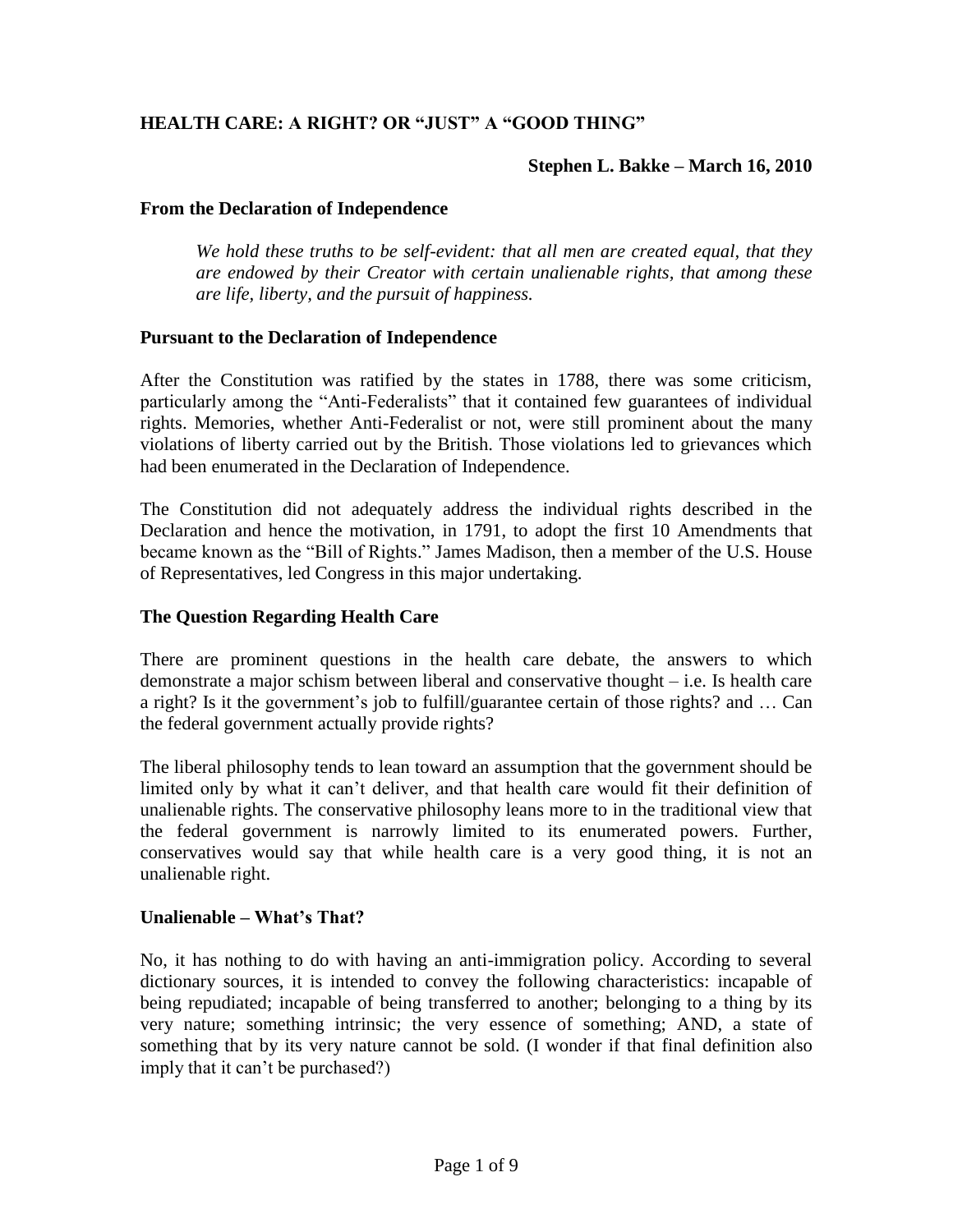Taken in the context of the Constitution, the Bill of Rights, and the Federalist Papers, any mention of rights should generally be taken as a reference to rights of the individual. And, in my opinion, considering the emphasis on limitations on government, the nature of a right inherently implies "hands off" to the government.

# **The Bill of Rights**

The Bill of Rights enumerates certain unalienable rights such as: freedoms of religion, speech, press, and peaceful assembly; right to keep and bear arms; speedy and fair trial; and trial by jury. For the most part the balance of the first 10 amendments deals with prohibitions or limitations on the federal government – e.g. forbids unreasonable searches and seizures, forbids mandatory self-incrimination, prohibits double jeopardy, limits confiscation of property for public use, prohibits cruel and unusual punishment, etc. Given the extent of these limitations, it has been suggested that the nickname for the first 10 amendments should have been "Bill of Limitations."

As is often pointed out, the Ninth Amendment states simply and unspecifically that just because a right is not enumerated in the Constitution, does not mean that the people do not retain that right. Some of our founders did not want to include a "Bill of Rights" in the Constitution for fear that if certain rights were specified, then the people would be denied other rights that were not specifically listed. This amendment was therefore a compromise.

The Ninth Amendment has been a justification (incorrectly I believe) for significantly expanding the definition of "implied rights". As it relates to health care, I believe it is important to evaluate its status in the context of the Founders' intentions.

# **Some Questions To Ask**

Taken in the context of the Declaration of Independence and the Constitution:

- Do the stated rights include anything that can be "bought and sold"? **No!**
- Can you think of any stated rights that you have to pay for? **No!**
- Are there any stated rights that you can "run out of"? **No!**
- Can you think of any stated right that the government provides? **No!**
- Are there any stated rights that can be denied or taken away? **Yes!**

A yes answer to the first four questions would imply that somehow the granting of a right could diminish someone else"s rights or resources. For example, if products and services are considered a right, then one must admit that rights can be "oversubscribed" because products and services can, at least temporarily, "run out."

Quoting economist, educator, and author Dr. Walter E. Williams:

*True rights, such as those in our Constitution, or those considered to be natural or human rights, exist simultaneously among people. That means exercise of a*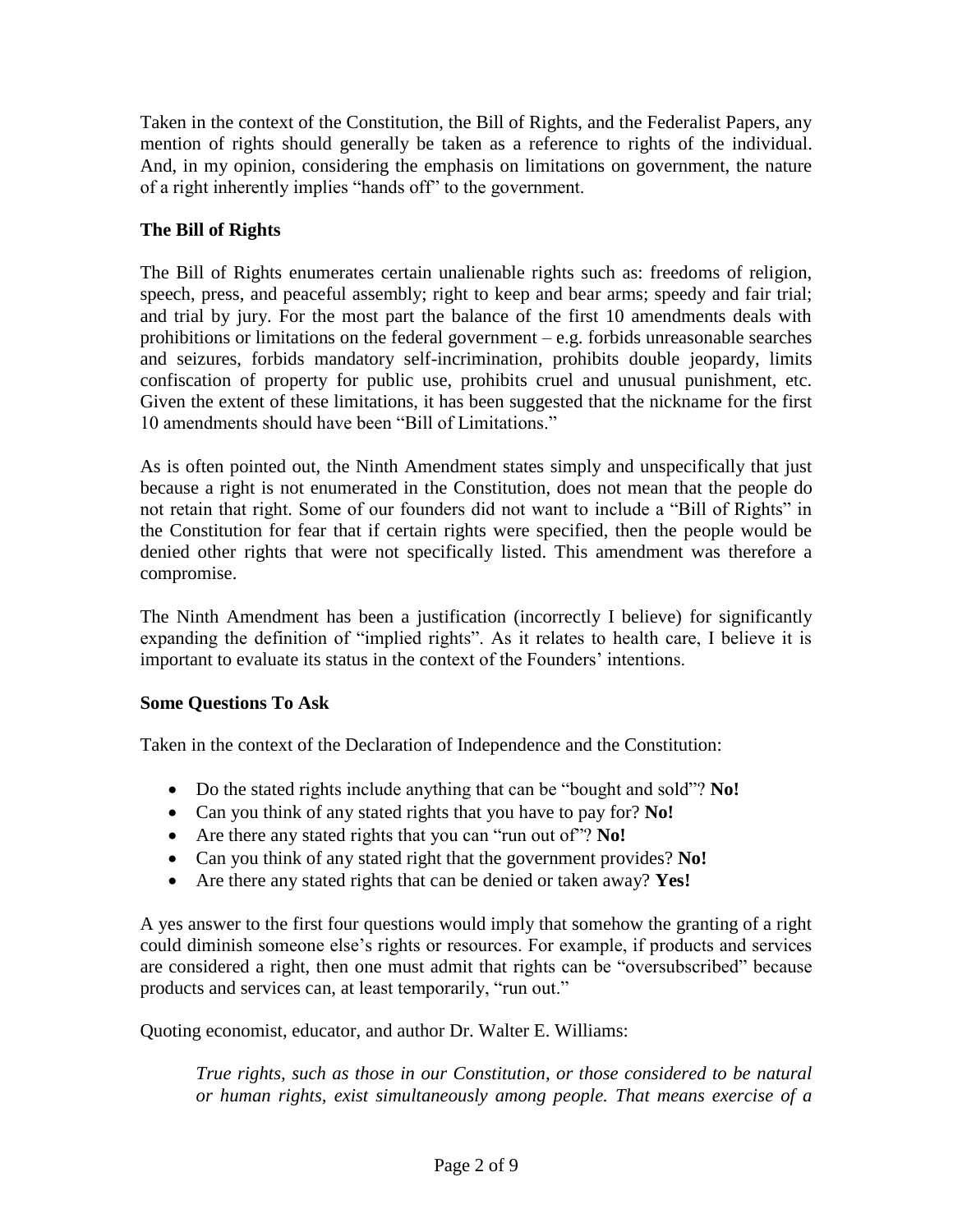*right by one person does not diminish those held by another … For Congress to guarantee a right to health care, or any other good or service, whether a person can afford or not, it must diminish someone else's rights, namely their rights to their earnings. The reason is that Congress has no resources of its very own … If one person has a right to something he did not earn, of necessity it requires that another person not have a right to something that he did earn. To argue that people have a right that imposes obligations on another is an absurd concept.*

True rights are not something like a product or service that is to be bought and sold and has limitations. Rights are inherent and are not diminished as there is increased desire for them. Are food, drink, and shelter unalienable rights as used in our founding documents? No, these are merely very good and desirable things that can be bought and sold  $-$  i.e. products and services.

To equate a true right to a product or service is to cheapen the intentions of our Founders as it relates to individual liberty.

## **The Government's Role**

We need to look at the definition of the government's role as described first in the Constitution and then in the Tenth Amendment to the Constitution. I believe the order in which you consider these two items is important. A friendly critic of my opinions once wrote: "Clearly the Constitution defines that it is the responsibility of the Federal government to "provide for the common defense and general welfare" … and furthermore "to make all Laws which shall be necessary and proper for carrying into execution the foregoing powers" … there is an inherent tension between the Tenth Amendment and Article 1, Section 8 of the Constitution. The Tenth Amendment says everything not granted to the Feds is granted to the states and individuals. But at the same time we have this incredibly broad and vague grant of powers in Article 1, Section 8. It is essentially a ' get out of jail free' card."

That last statement may be easily inferred if you consider the Constitution as a "qualifier" of the Bill of Rights. However, the opposite is the case. The Tenth Amendment was intended to be a strong statement that the enumerated powers in the constitution (particularly Article 1, section 8) is lengthy because it was important to be specific. It was specific because the government's role was intended to be limited and include only those things specifically described/enumerated. Unlike the implication in the above quote referring to the "get out of jail free card," Article 1, Section 8 does not weaken or qualify the Tenth Amendment. The reverse is most certainly the case. The Tenth Amendment relinquishes to state governments those powers the Constitution did not expressly grant the federal government or deny the states, thereby absolutely limiting the power of the federal government.

Some would say the right to "keep and bear arms" is satisfied by the federal government's creation of our defense system. By implication, this is used as an example of the the government providing rights. I think not. To reach that conclusion, one has to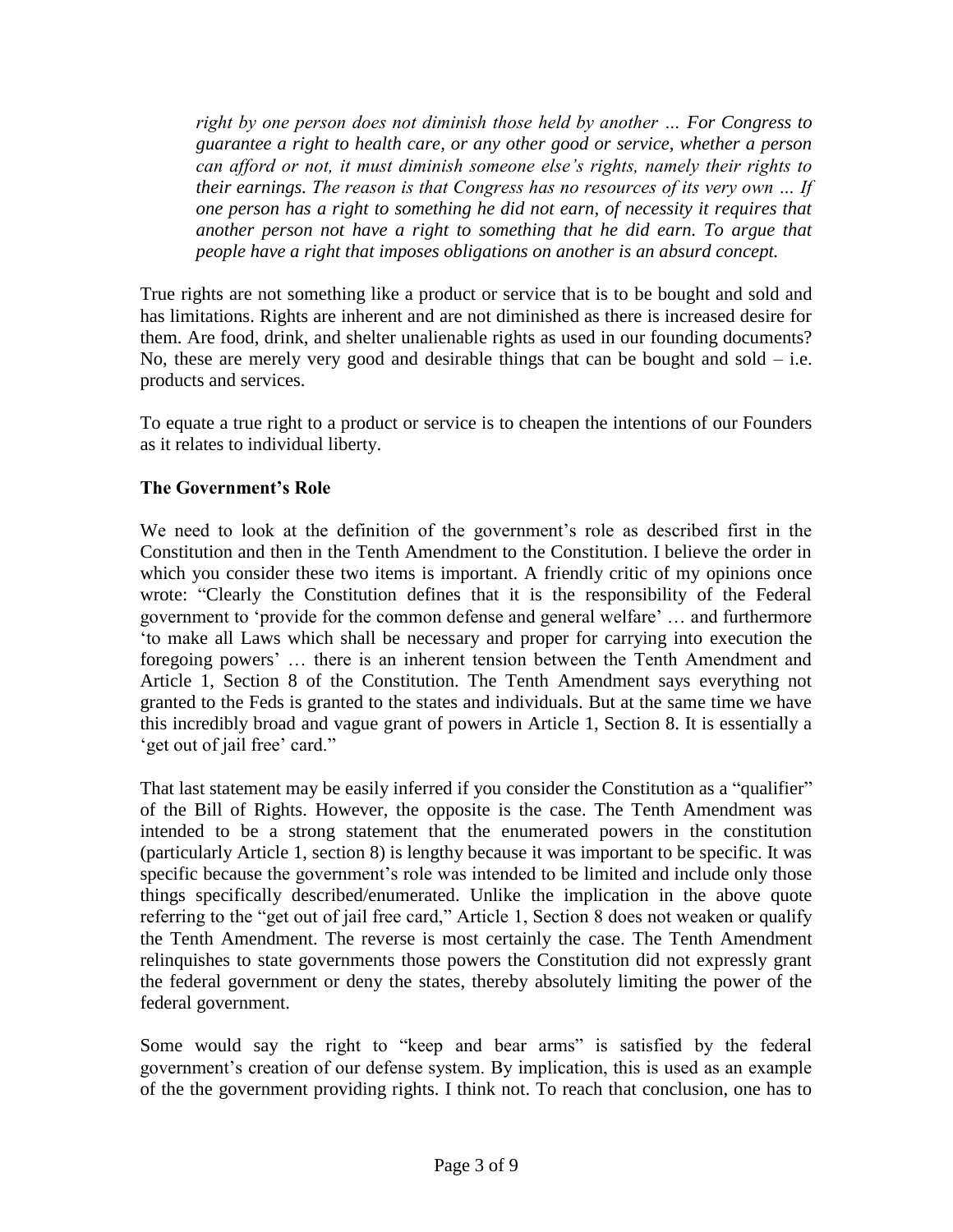diminish or ignore the irrefutable focus of rights as inuring to the individual – not society or some group. No, it's "We the people" that is emphasized, not any government or formal group.

The mindset should be one of implied limitations, not easily and broadly expandable powers of the federal government. Rights are inherent and not government provided. The government protects our rights. Sometimes people obscure (consciously or unconsciously) the difference between "provide" and "protect."

# **But Does Government Guarantee Our Individual Rights?**

Government's job is to guard against the elimination or violation of individual unalienable rights. Its goal is to guarantee that these rights' exist, and are manifested through what we call liberty. Once again, this responsibility to guard and protect our rights often is misinterpreted to mean the government can provide rights. It is this incorrect interpretation of government's role that leads the more liberal politicians to try to provide all things that may simply be "desirable and good." They are not true rights.

# **What Happens When Rights are Incorrectly Defined?**

An "incorrectly presumed" right becomes an entitlement when, by force of governmental influence, it is mandated on an individual. It may be good or bad. It may be constitutional or (in the minds of some) unconstitutional. But the delivery of entitlements is almost always inefficient and inconsistent – and fraught with unintended consequences.

Often, when the government is involved in attempting to widen the definition of a "right," other artificial forces take hold and results are disappointing - even damaging. Consider the movement in recent years to declare home ownership a right. To that end the Community Reinvestment Act was passed and the marketplace was asked to be creative in finding ways to underwrite mortgages to allow more Americans to own homes. We saw what happened: the housing bubble, Frannie, Freddie, foolish loan underwriting, and eventually a "crash" in the fragile "pretend" housing market.

Stated another way, things that are determined by the government to be deserved by the population shouldn"t be confused with rights. Rights are inseparable, and a given. Those things "deserved" and provided by the government are entitlements which are too often wasteful and inefficient. That is to say, the thing in question may be a "good thing", but let us not presuppose that government delivery is the best way for citizens to receive it.

There are "good things, and things that are deserved". Let us not make the mistake of elevating these to the lofty heights and importance of our "Unalienable Rights."

## **Where Does Health Care Fit?**

For the reasons expressed or implied in this discussion, health care is by no means a right as contemplated by our Founders. It is a group of products and services that have been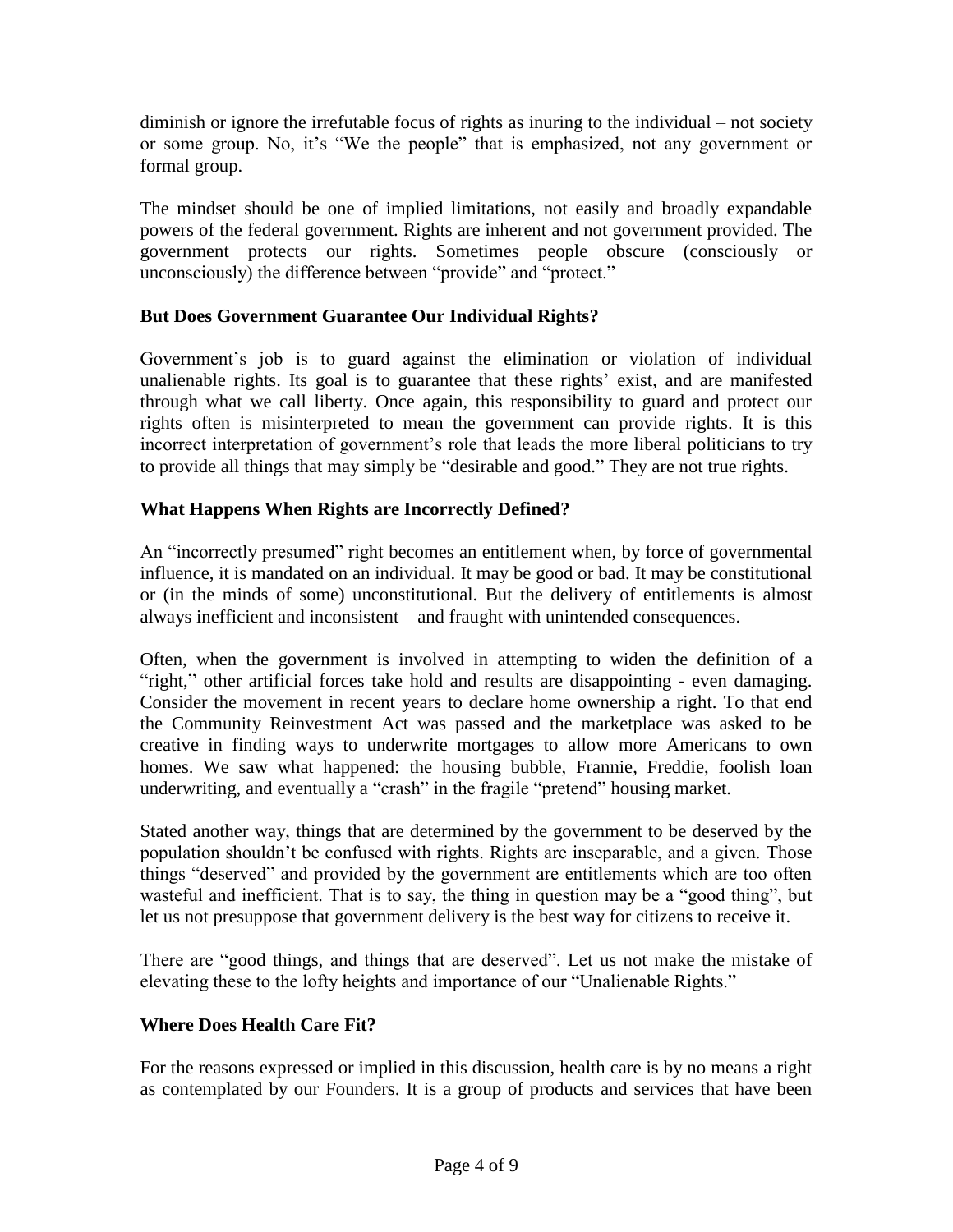successfully developed and refined to a great degree within the U.S. It's a "Good Thing" for sure! Let"s work in the right way to make it available to everyone who desires it. Let us not cheapen and diminish what it is by incorrectly labeling it as a right and thereby attempting to make it an inefficient and poorly administered government entitlement. Remember, true rights are protected, not provided, by government.

HEALTH CARE IS A "GOOD AND WONDERFUL THING"! (But not an unalienable right.)

# **HEALTH CARE LEGISLATION – CONSTITUTIONAL ISSUES**

## **Stephen L. Bakke – March 20, 2010**

As health care legislation moves closer to its final legislative moments, one of the things that is being discussed by those opposing its passage is the constitutionality of the process being followed and also certain provisions of the proposed law. Whether or not the legislation passes, it is relevant to discuss the nature of the constitutional issues. And if the legislation does pass, it is likely there will be attempts at constitutional challenges.

As I understand it there are four major areas of constitutional concerns:

- The "individual mandate" in the legislation, whereby individuals will be required to purchase health insurance.
- The deals that were cut to provide more favorable treatment to a few states.
- The requirement that states establish such things as benefit exchanges.
- The potential "deem and pass" procedure in the House followed by the "reconciliation" procedure in the Senate.

It seems that public opinion and strict application of our Constitution is getting in the way of the Democrats' goal to pass this legislation  $-$  so they are resorting to nothing less than trickery. Maybe Obama, a very savvy and clever politician, was anticipating a future battle when he "called out" and ridiculed the Supreme Court during his last State of the Union Address. Maybe he was saying, "don"t take me on because I"m too formidable."

## **Individual Mandate**

Quite simply, the individual mandate requires each person to purchase health insurance. If they don"t, they are subject to monetary penalties. In the 1994 health care reform debate, the Congressional Budget Office was sufficiently concerned over the issue of mandating health insurance. The CBO wrote:

*A mandate requiring all individuals to purchase health insurance would be an unprecedented form of federal action. The government has never required people to buy a good or service as a condition of lawful residence in the United States.*

Supporters of the mandate would argue that Congress has such powers granted to it in the "Commerce Clause" of Article 1, Section 8 which reads: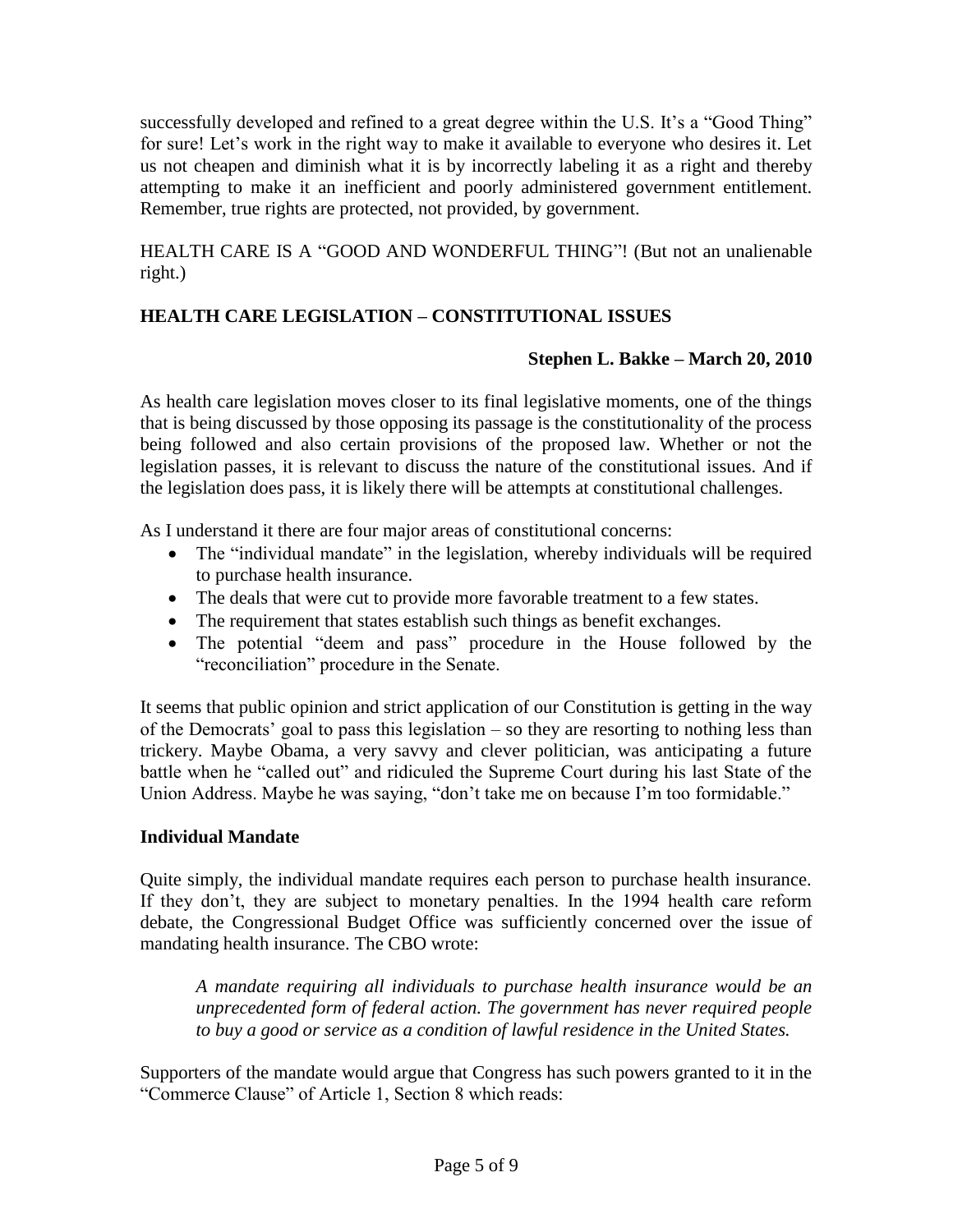*The Congress shall have power … To regulate commerce with foreign nations, and among the several states, and with Indian tribes …*

Opponents of this argument would say that the constitution does not permit the government to forbid any individual from not acting in a commercial manner i.e. not purchasing health insurance. To argue otherwise, they would say, implies infinite powers over all transactions or potential transactions. An interesting example of how this could be extended has been presented approximately as follows: What would then prevent the government from requiring all citizens to purchase a GM or Chrysler automobile to help out the suffering auto industry – particularly since these are now owned/controlled by the federal government? Remember that most of the basis for requiring all persons to buy health insurance was to subsidize the expansion of coverage to many millions of citizens.

Proponents of this bill also argue that Congress also has the right to do this under the "Necessary and Proper Clause" of Article 1, Section 8 which reads:

*The Congress shall have power … To make all laws which shall be necessary and proper for carrying into execution of the foregoing powers ...* [That reference to "the foregoing" would include the earlier Commerce Clause]

Opponents would argue that there would be no limits to the power of Congress if they could extend their authority in any situation that their leadership considers "reasonable and proper." A strict limitation on government is a cornerstone of our Constitution. That isn"t to say, however, that the Supreme Court would agree with this position given the huge commercial impact this legislation would have. But George Will comments that "if any activity, or inactivity, can be declared to have economic consequences, then anything can be regulated – or required."

## **Favorable Treatment Given Certain States**

Senator Orrin Hatch, and several legal scholars believe that granting of favors in exchange for votes is a violation of the General Welfare Clause of Article 1, Section 8 which reads:

*The Congress shall have power to lay and collect taxes, duties, imposts, and excises, to pay the debts and provide for the common defense and general welfare of the United States; but all duties imposts, and excises shall be uniform throughout the United States.*

Their argument seems logical that selective spending targeted at certain states runs afoul of the "General Welfare Clause." The impact of these favors seems to be diminishing, but is not totally eliminated.

## **Requiring the States to Establish Benefit Exchanges**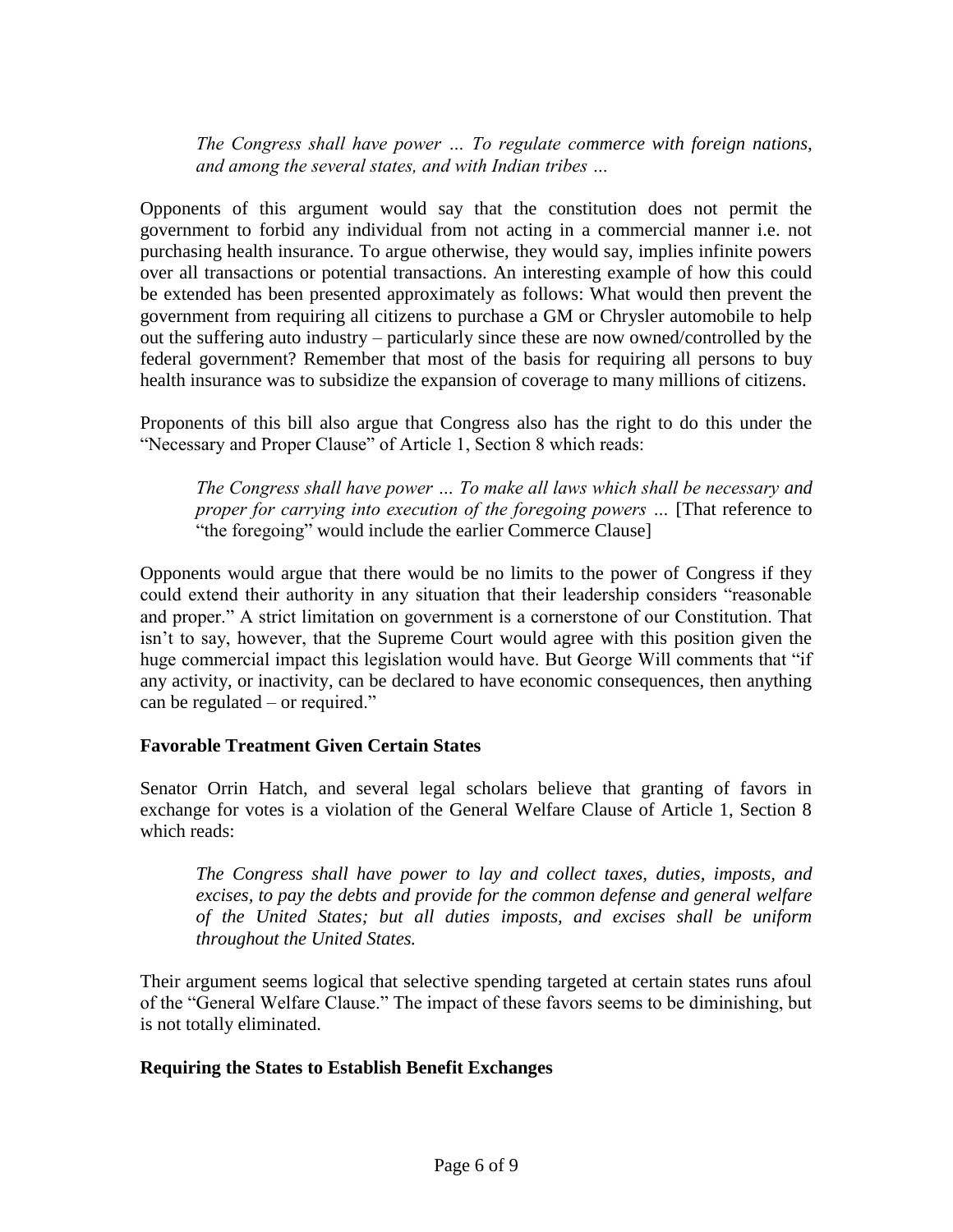Under this legislation, states would be required to establish benefit exchanges and other such things. I will again quote Senator Orrin Hatch, et al:

*… [the proposed legislation commands] that states establish such things as benefit exchanges … requires states to establish these exchanges or says that the Secretary of Health and Human Services will step in and do it for them. It renders states little more than subdivisions of the federal government. This violates the letter, the spirit, and the interpretation of our federal-state form of government … In [two decisions] the Supreme Court struck down two laws on the grounds that the Constitution forbids the federal government from commandeering any branch of state government to administer a federal program …*

This is dealing with the issue of "dual sovereignty," which I understand to recognize the fact that the federal and state governments each have their own distinct sovereign constitutional powers. While I understand that federal law can trump state law on some issues, I found reference to the fact that the Supreme Court has upheld that each level of government can "remain independent and autonomous within their proper sphere of authority."

# **"Deem and Pass"**

The procedure being considered for passing the bill is called "deem and pass." It uses a "self executing rule" which allows the House to accept the already passed Senate legislation without actually having an "up or down" vote on that version of the bill. As of this late date we don't know if they will have the temerity to use this procedure, but it's worth examining just in case.

If used, it will be part of the House"s entire effort to, at the same time, send their desired changes to the Senate. The actual vote will be on the House"s intended "fixes" to the Senate bill but because of this rule, successful passage of the fixes will deem the Senate vote passed. The House members receive "cover" because they can honestly say they didn"t vote for the Senate bill, rather it was the "fixes" they were approving.

The Senate is then supposed to use reconciliation to pass the bill with 51 votes. But remember, reconciliation can"t be used unless the legislation is actually signed by the President. So the House has to "trust" the Senate to come back and apply reconciliation to make changes satisfactory to the house. There really isn't any incentive for the Senate to do so. So it"s highly likely the Senate version will be the final law!

The constitutional problem with "deem and pass" is that it doesn't comply with this:

*Every bill which shall have passed the House of Representatives and the Senate, shall, before it become a law, be presented to the president of the United States … -* **Article 1, Section 7 of the United States Constitution**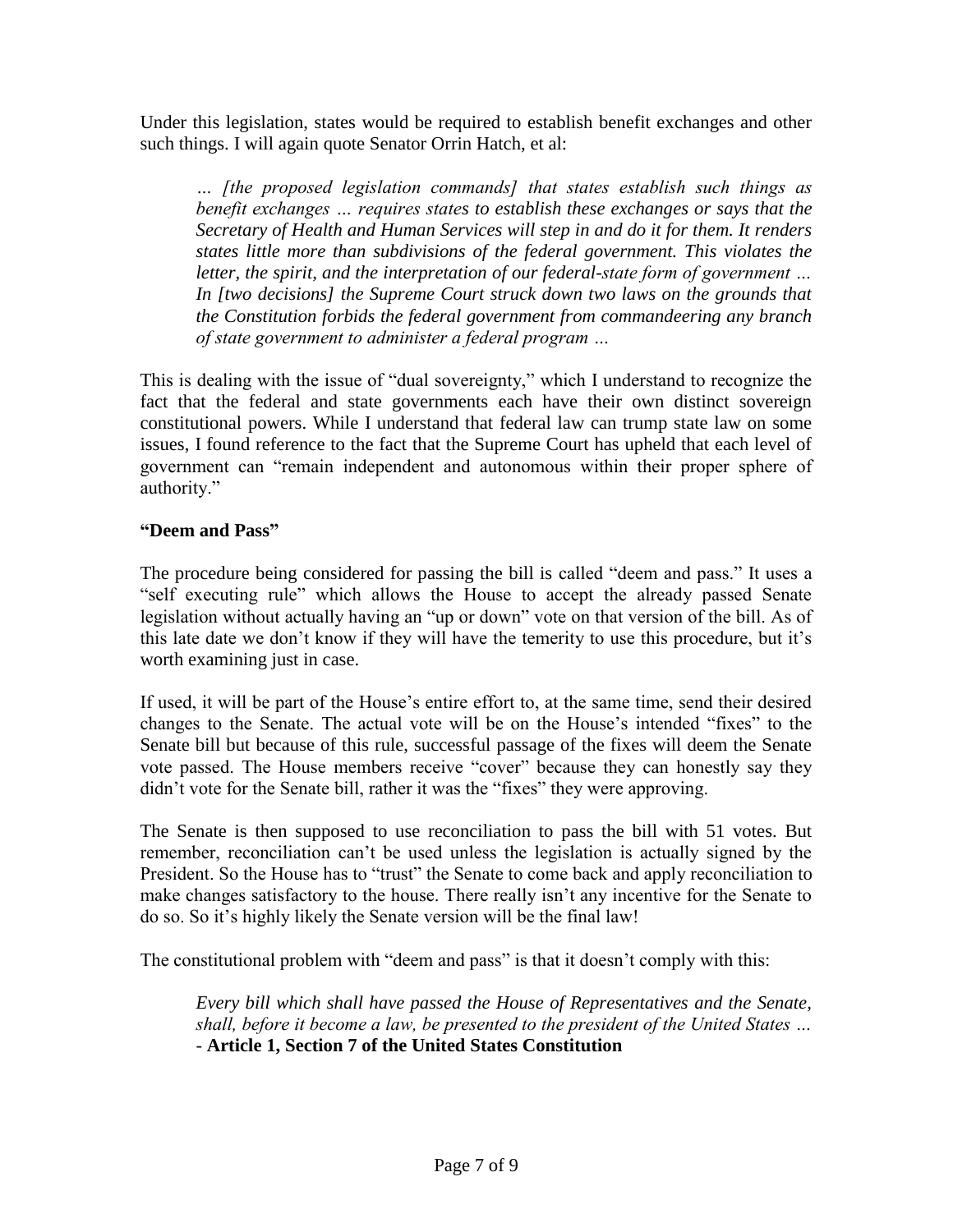This clause has always been interpreted as meaning that actual "up or down" votes must be used. Unless passed, the law can"t be sent to the President for consideration.

There seems to be strong precedence for requiring a formal vote. The Supreme Court recently emphasized that specific procedures must be followed – i.e. pass with a majority vote in the House; pass an identical version by vote in the Senate; and signed into law by the President. Justice Stevens wrote for the majority (re: The Balanced Budget Act of 1997):

*The Constitution explicitly requires that each of those three steps be taken before a bill may "become a law" … "The procedures governing the enactment of statutes set forth in the text of Article 1 were the product of the great debate and compromises that produced the Constitution itself. Familiar historical materials provide abundant support for the conclusion that the power to enact statutes may only "be exercised in accord with a single, finely wrought and exhaustively considered, procedure."*

Regrettably, there is also precedence for applying the self executing rule – unfortunately including by Republicans. But the prior use was for routine legislation and had been agreed to by both parties. There is nothing bi-partisan about Obamacare and it certainly isn"t routine. But is a "deem" actually equivalent to a constitutional vote? Clearly not if you pay attention to Nancy Pelosi"s recent comments:

*Nobody wants to vote for the Senate bill … I like it because people don't have to vote on the Senate bill …*

Here is Obama's response (dodge) when asked about the "deem and pass" process:

*I don't spend a lot of time worrying about what the procedural rules are in the House or Senate …*

Obviously the end justifies the means for our President. This is reminiscent of what his "deemed" mentor "in-absentia," radical leader and organizer Saul Alinsky, wrote in his book "Rules for Radicals." Alinsky was ruthless and would stop at nothing to win. Alinsky"s tactics are eerily similar to Obama"s. It was reported that Obama taught community organizers using Alinsky"s book. Here is a montage – some of this is scary:

*Ridicule is man's most potent weapon … if you push a negative hard and deep enough, it will break through … pick the target, freeze it, personalize it, and polarize it … in war the end justifies almost any means … the less important the end to be desired, the more one can afford to engage in ethical evaluations of means … [an organizer] asks of ends only whether they are achievable and worth the cost; of means, only whether they will work … you do what you can with what you have and clothe it with moral garments … what follows is for those who want to change the world from what it is to what they believe it should be … the first*